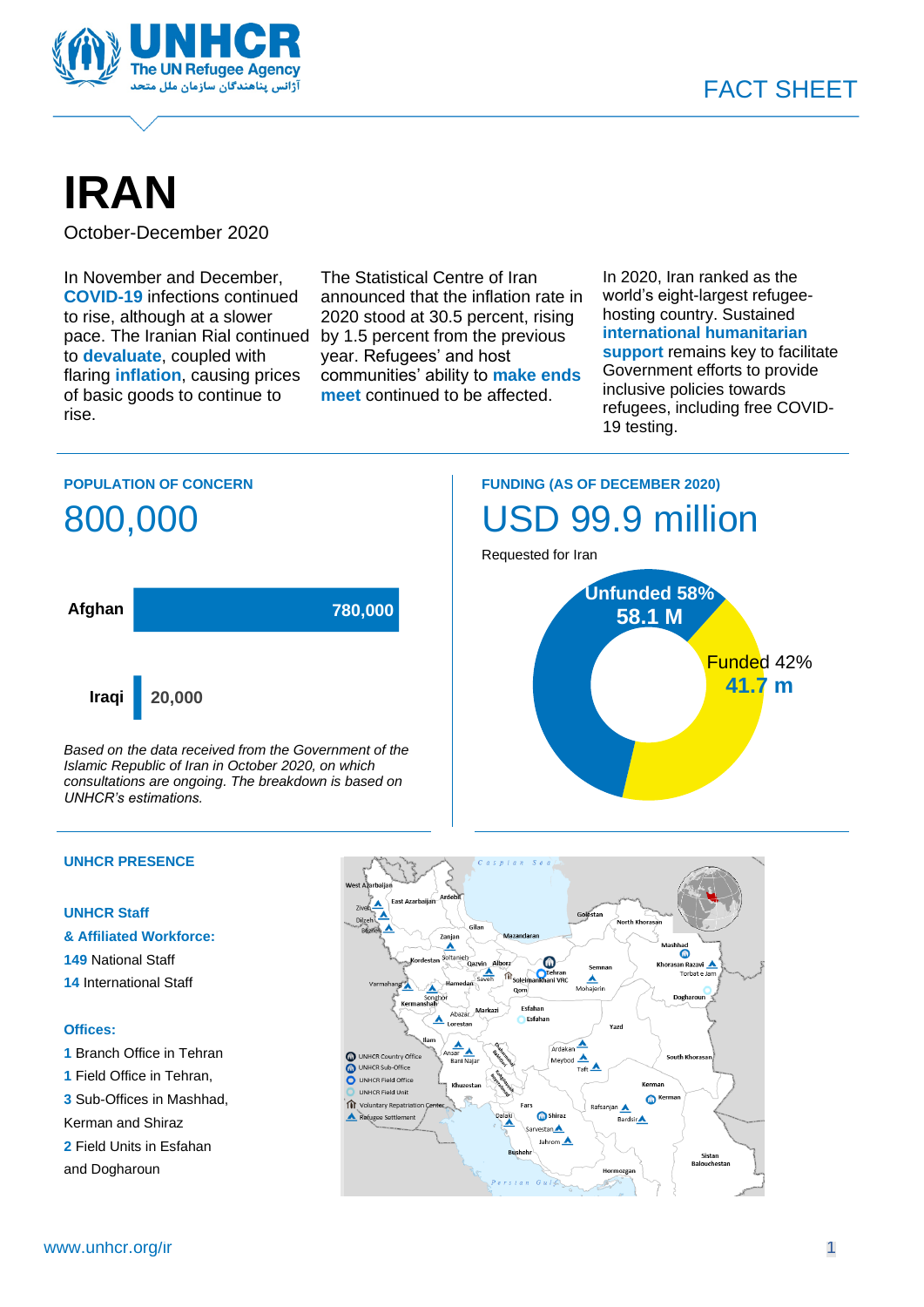

## Working with partners

The **Bureau for Aliens and Foreign Immigrants' Affairs (BAFIA)** is UNHCR Iran's main government counterpart. Tripartite partnership agreements are being finalised with other partners, including:

- **E** Governmental: Ministry of Education (MoE), Literacy Movement Organization (LMO), Ministry of Health (MoH), State Welfare Organization (SWO), Technical and Vocational Training Organization (TVTO), Iran Health Insurance Organization (IHIO).
- **E** National NGOs: Organization for Defending Victims of Violence (ODVV), Society to Protect Children Suffering from Cancer (MAHAK), Society for Recovery Support (SRS), Rebirth Charity Organization (Rebirth), Chain of Hope (COH), Pars Development Activists Institute (PDA), Iranian Life Quality Improvement Association (ILIA).
- **UN agencies and International Organizations**: UNHCR coordinates with UN partner agencies, NGOs and international organizations under the umbrella of the Solutions Strategy for Afghan Refugees (SSAR).

## Main activities

#### **Solutions Strategy for Afghan Refugees (SSAR)**

The SSAR is a quadripartite multi-year regional strategy between UNHCR and the governments of the Islamic Republics of Afghanistan, Iran and Pakistan. Launched in 2012, the SSAR provides a framework for cooperation between humanitarian and development actors to address the needs of Afghan refugees and the communities that host them. It is also the guiding regional policy framework for protecting and enabling solutions for Afghan refugees. The June 2019 quadripartite meeting between the three governments and UNHCR saw the SSAR extended until end 2021. The key objectives of the SSAR in Iran are focused on health, education and livelihoods.

A **Support Platform** dedicated to achieving the SSAR objectives was launched on 16 December 2019 as part of the first-ever Global Refugee Forum. The Support Platform aims to reinforce the priorities of the SSAR and mobilize additional resources to promote and realize its three pillars – voluntary repatriation, sustainable reintegration, and assistance to host countries – while seeking to address the remaining gaps through reinvigorated, sustained and coherent humanitarian and development investments. As of late 2020, 12 states and international organizations have become members of the **Core Group** of the Support Platform, namely the Asian Development Bank, Denmark, the European Union, Germany, Japan, the Republic of Korea, Qatar, Switzerland, Turkey, UNDP, the United States of America, and the World Bank.

On 6 July 2020, UNHCR and the three governments launched a **portfolio of projects** as part of the SSAR Support Platform, outlining key areas of focus and support needs for two years (2020-21).

#### **Protection**

- Registration and documentation: The Government of Iran is responsible for asylum-seeker registration and refugee status determination, and annually renews refugee identification cards (Amayesh). Amayesh cards give refugees conditional freedom of movement, access to basic services and eligibility for temporary work permits. In 2020, the registration exercise of Amayesh XV started in July. All eligible Heads of Households (HoH) were required to approach or contact Kefalat Centers to obtain an appointment and renew their cards by the end of February 2021, with a reported high rate of participation (above 90%). According to BAFIA, the Amayesh XV and Hoviat XIV cards will remain valid until 21 June 2021.
- According to data received from the Government in October 2020, on which consultations are ongoing, some **800,000 refugee card holders** reside in Iran, of which it is estimated that 780,000 are Afghan and 20,000 are Iraqi. In addition, according to data provided by the Government in October 2020, some **275,000 Afghan passport-holders** with Iranian visas reside in the country, including former Amayesh cardholders who now have student visas that allow them to access higher education. Holders of Iranian visas on their family passport saw their visas expire in 2019.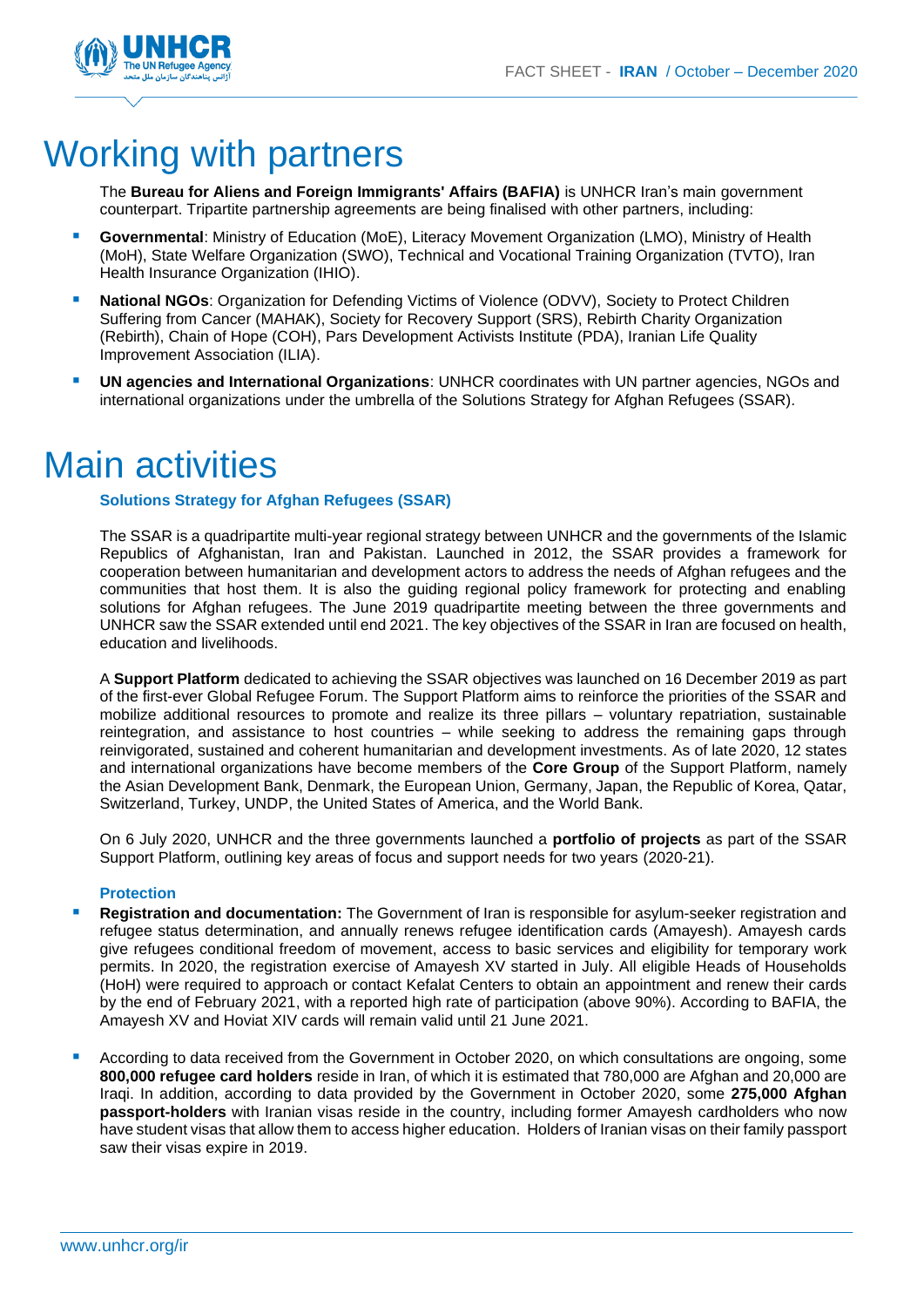

- It is estimated that some **1.5-2 million undocumented Afghans** also live in Iran. In 2017, the Government of Iran issued slips to more than 804,000 undocumented individuals<sup>1</sup> (mostly Afghans) who participated in a 'headcount exercise,' targeting certain categories of individuals residing in Iran without a valid Amayesh card or an Iranian visa and national passport. The type of documentation to be issued as a result of the headcount exercise is not announced yet. UNHCR continuously engages with relevant parties to pursue this matter.
- **Durable solutions:** UNHCR facilitates **voluntary repatriation** of Afghan and Iraqi refugees to their countries of origin. On 2 March 2020, UNHCR temporarily suspended voluntary repatriation activities as a preventive measure to limit the exposure of staff, partners and refugees to COVID-19. The facilitation of voluntary repatriation resumed on 2 May 2020, only through Field Unit Dogharoun. However, due to persevering conflict and instability in both countries of origin, as well as the COVID-19 pandemic, only a modest number of refugees are opting for voluntary repatriation.

Regarding **resettlement** to third countries, UNHCR Iran's 2020 resettlement quota was reduced to 120 individuals, offered by the UK (100) and Iceland (20). In addition to quota submissions, 17 cases (53 individuals) were submitted to Australia, Sweden, Norway, Finland and France via UNHCR's global Resettlement Service. Due to the COVID-19 outbreak, all resettlement departures from Iran were stopped from late February, while only Sweden resumed its admission of resettlement cases from late November.

- **Onward movement:** Although the arrival of Afghan asylum-seekers to Europe has significantly subsided since the EU-Turkey deal was signed in March 2016, displacement and onward movement of Afghans continue. Afghans made up almost 7% of all arrivals to Europe through the Mediterranean in 2020. In the second half of 2020, Afghans started arriving in Italy in greater numbers, taking boats from Turkey and Greece. Roughly one quarter of arrivals were in Italy and the remainder landed in Greece. In November 2020, 61% of Afghan asylum claimants in Europe were granted international protection, the highest level in 2020. In October and November, Afghan children made up nearly half of all asylum applications by unaccompanied minors in Europe.<sup>2</sup> According to the Mixed Migration Centre (June 2020), 25% of Afghans interviewed in Turkey started their journey from Iran.
- **Community-based protection**: Key ways in which UNHCR Iran engages with communities are through community-based projects, awareness raising sessions and focus group discussions. These activities help address issues identified and prioritized by communities themselves, e.g. out-of-school children, peaceful coexistence with host communities, and vulnerable refugees, including those living with disabilities. Experience has shown that community-based projects are a main tool to closely engage with refugee communities, responding directly to the needs and priorities identified by persons of concern. Allowing refugees to take ownership of these activities is the pillar to their success. During the COVID-19 pandemic, communitybased activities proactively continued though remote awareness raising and information-sharing on precautionary measures, remote child protection and supporting those, in particular women and children, experiencing different types of violence. UNHCR Iran, in consultation with refugee communities, developed community-based projects covering a range of activities and interventions including the provision of support to reproductive health, awareness-raising on health and hygiene, support to children's education to prevent school drop-out, protecting children through sports activities, facilitating refugees' access to recreational space etc.
- Persons with specific needs: UNHCR provides support to persons with specific needs through targeted cash-based and in-kind assistance, referrals to governmental and non-governmental partners, and inclusion in relevant programmes such as livelihoods.
- **Protection of women and children:** UNHCR provides support to women and children directly through case management and through a referral system with governmental and non-governmental partners. During the pandemic, UNHCR staff has also provided support to women and children at risk through remote case management.

*<sup>1</sup> According to the Quadripartite Meeting held in mid-June 2019*

*<sup>2</sup> "Onward Movements of Afghan Refugees" Statistical Factsheet, Asia Bureau's Regional Mixed Movement Monitoring Unit (R3MU)*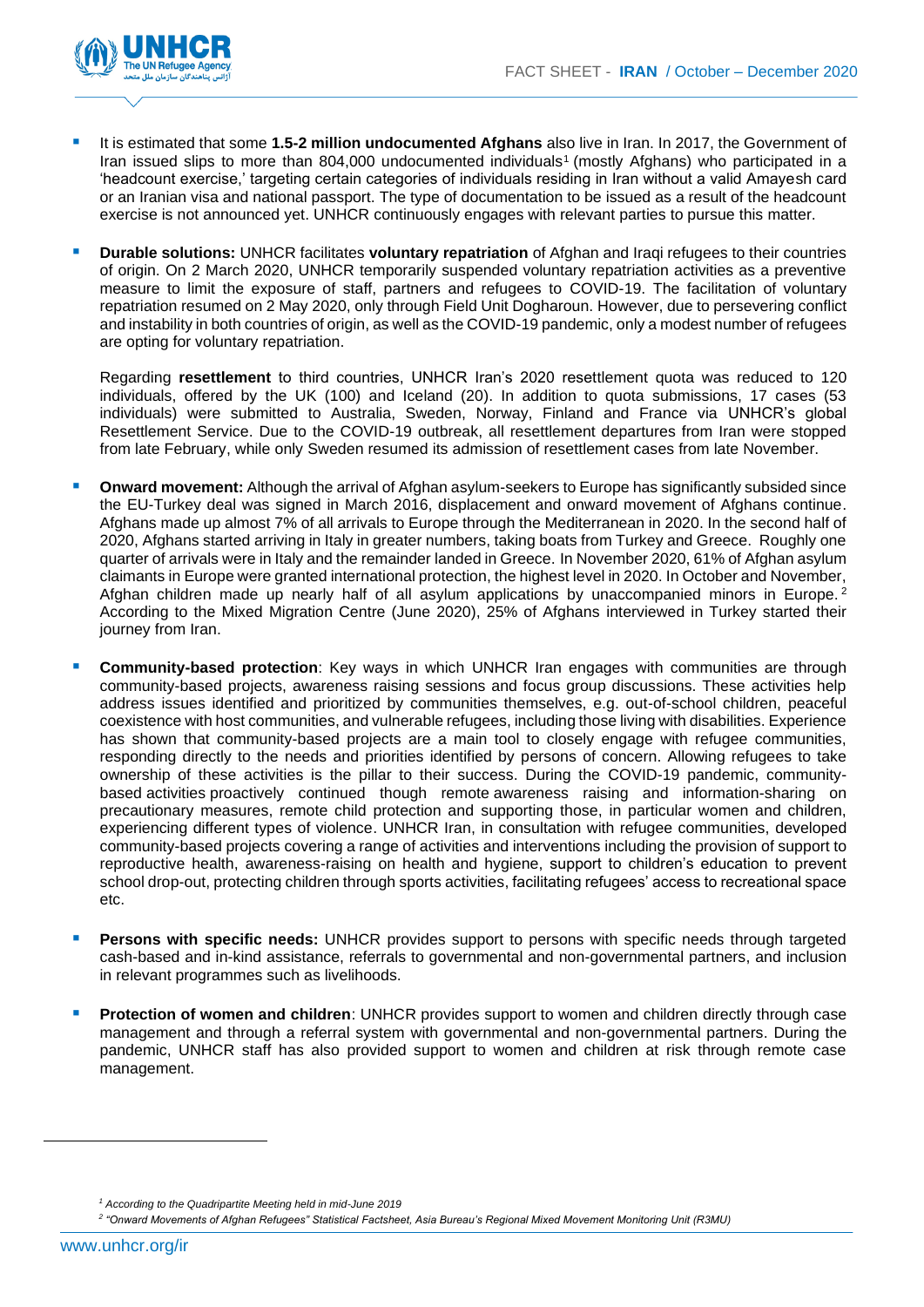

**Legal support:** UNHCR, jointly with BAFIA, operates a Legal Services Project to provide legal assistance to refugees in Iran to resolve disagreements through alternative dispute resolution mechanisms. Currently, 16 functioning Dispute Settlement Committees (DSCs) and 17 UNHCR Hired Lawyers (UHLs) are operational across the country. UHLs also provide free legal advice and assistance to Afghan and Iraqi refugees.

#### **Education**

UNHCR continues to support the efforts of the Government of Iran in providing access to formal primary and secondary education to all children, regardless of documentation, as well as to non-formal education (literacy classes).

- **School construction:** In 2020, UNHCR supported the Government by co-funding the construction of seven schools in refugee-hosting provinces. Throughout 2019, UNHCR co-funded the construction of 12 schools.
- **Literacy training:** In 2020, UNHCR continued to collaborate with the Literacy Movement Organization by supporting the literacy training of 3,815 children and adolescents at both literacy and transition levels (3,228 refugees in 2019), to allow them to go on to be included in the formal national system.
- **Inclusive policies for the undocumented**: Following a decree by the Supreme Leader in 2015, stating that all Afghan children should attend school regardless of documentation status, the number of Afghan and Iraqi children enrolled in primary and secondary schools increased to 500,000, according to the Ministry of Education. Since 2015, some 130,000 undocumented children have enrolled in schools.
- Fee regulation: Following new regulations on the registration of foreign nationals in May 2016, "*refugeespecific"* fees of USD 70-90 were removed. In 2020, based on the newest education circular, families holding government-issued identification documents including passports, residence permits, Amayesh XIII or XIV, laissez-passer, or Refugee Booklets, were able to approach schools and register their children for the 2020/2021 academic year.
- **Higher education:** In 2020, under the DAFI Scholarship Programme and through a tripartite partnership agreement with Pars Development Actors (PDA), 472 DAFI students (353 ongoing and 119 new) were supported with tuition fees and living allowances. The DAFI (Albert Einstein German Academic Refugee Initiative) Scholarship Programme offers qualified refugee students the possibility to earn an undergraduate degree in their country of asylum.

#### **Health**

- **Primary health care:** UNHCR will continue to complement the efforts of the Ministry of Health (MoH) to ensure the provision of quality Primary Health Care to refugees, including vaccinations, antenatal care, maternal and child health, essential medicines and family planning, in health posts located in settlements and refugeepopulated urban areas. In 2020, UNHCR contributed towards the construction, rehabilitation and support (through procuring medicine) of 134 health posts. For 26 of these health posts, which are primarily in refugeehosting areas, UNHCR also covered personnel costs of essential health staff.
- Universal Public Health Insurance (UPHI): As part of the agreement between UNHCR, BAFIA and the Iranian Health Insurance Organisation (IHIO), and in close cooperation with MoH, all registered refugees have been allowed to enrol in a health insurance scheme, similar to Iranian nationals, for the  $6<sup>th</sup>$  consecutive year since 2015, covering both hospitalization and para-clinical services (medicine, doctor's visits, radiology, etc.). For the sixth cycle (24 Feb 2020 to 24 Feb 2021), UNHCR has been covering 100% of the insurance premium for up to 100,000 of the most vulnerable refugees, including refugees who suffer from special diseases<sup>3</sup> and their families, while the remaining refugee population can enrol in the health insurance by paying the premium themselves.

In addition to improving the healthcare of refugees, the insurance scheme provides social protection benefits and offers potential protection dividends by reducing the risk of high out-of-pocket health expenditures, and

*<sup>3</sup> Special Diseases include Haemophilia, Thalassemia, Renal Failure, Kidney Transplant, and Multiple Sclerosis as defined by Iranian MoH.*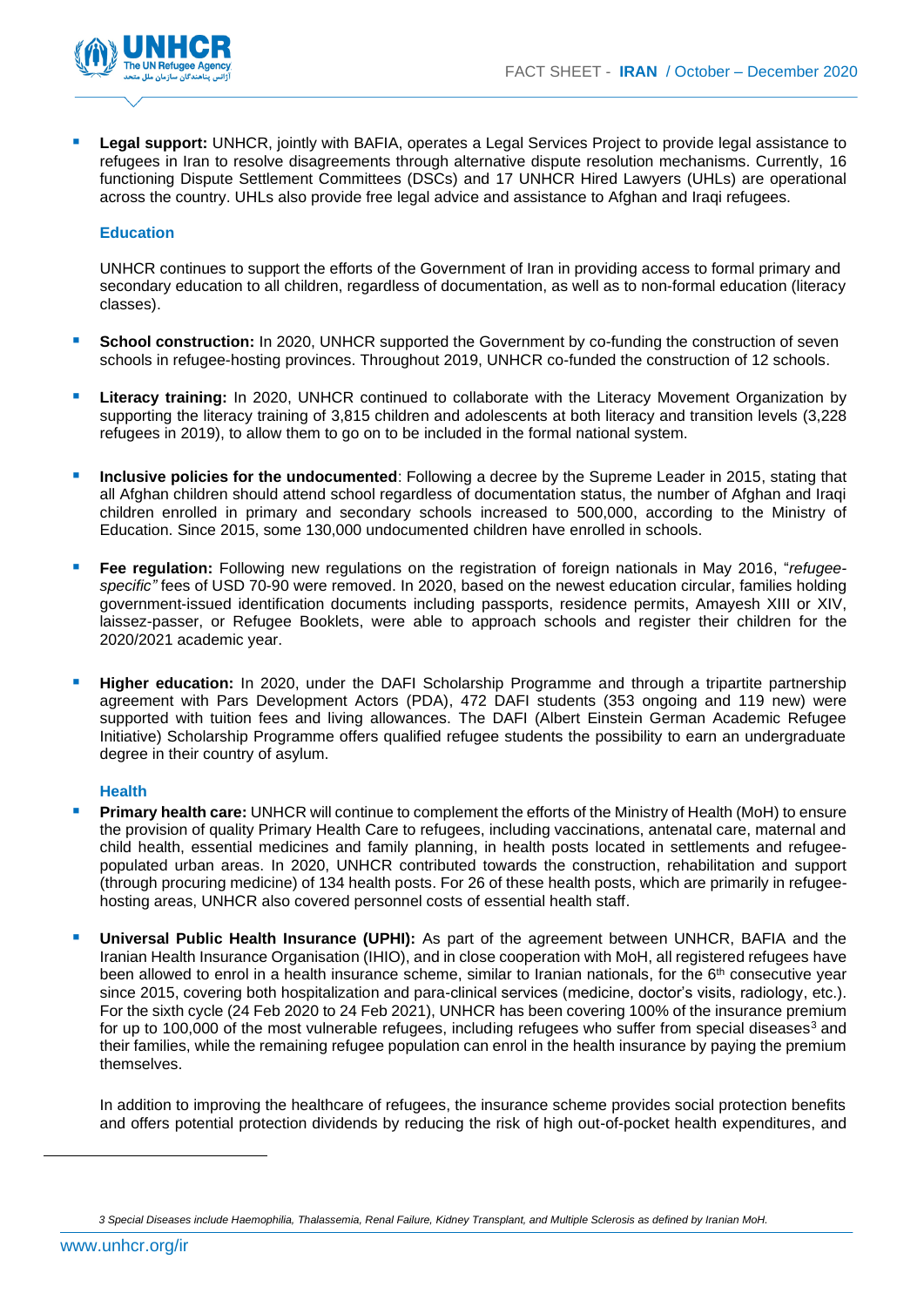

negative coping mechanisms related to economic vulnerability, particularly where surgery or hospitalisation is required.

**Other health and protection interventions**: UNHCR continues to collaborate with national charities and NGOs to extend its outreach in the area of health for specific vulnerable categories. The interventions include medical referrals through "Chain of Hope" and "MAHAK," and harm reduction services through the "Society for Recovery Support" and "Rebirth." UNHCR will also address the psychological, social and legal needs of refugees through collaboration with the Organization for Defending Victims of Violence (ODVV) and the Association for the Protection of Refugee Women and Children (HAMI).

#### **Livelihoods**

Enhancing refugees' livelihoods opportunities, by recognising that refugees should be empowered to earn a decent living, remains a priority for UNHCR Iran. Giving refugees the possibility of benefiting from livelihoods opportunities will prepare them to become more self-reliant and self-sufficient – enabling them to meet the basic needs of their families and become less dependent on humanitarian assistance. Refugees who are able to develop their skills and capacities, and engage in income-generating activities, are more likely to feel prepared to return to their home country, compared to refugees who have not.

- **Employment/income generation:** In 2020, UNHCR in collaboration with the Government of Iran and nongovernmental partners continued to implement a diverse portfolio of livelihoods interventions, targeting some 2,068 refugees through the technical and vocational training courses in 50 occupations. Moreover, to enhance income and employment opportunities for refugees 182 job opportunities were created through UNHCR's interventions by establishment / expansion of business workshops. These projects include technical and vocational training, income-generating projects in workshops, and the establishment of home-based enterprises.
- **Business start-ups:** In 2020, UNHCR supported 36 refugee women with the establishment of the individual businesses through the provision of start-up/business expansion equipment. UNHCR is also looking into possible cross-border initiatives to support refugees once the security situation in Afghanistan becomes more conducive for return. These initiatives will aim to link the knowledge and skills of refugees in Iran with job opportunities in Afghanistan, while also providing them with information on the situation in Afghanistan. UNHCR also intends to explore the replication of a successful Revolving Funds programme, in collaboration with the Government.

#### **Cash-Based Interventions**

UNHCR implements cash-based interventions (CBIs) directly and through partners, including multi-purpose cash assistance to assist extremely vulnerable refugees in meeting their immediate protection needs and basic needs, with choice and dignity. CBIs are used to facilitate access to higher education and healthcare, to support shelter and livelihoods needs, to support persons with disabilities, and to assist in covering documentation and transportation needs prior to resettlement. UNHCR co-leads a Cash Working Group with INGOs and UN agencies to harmonize approaches and maximize cooperation between all CBI actors in the country. UNHCR's approach to CBIs is guided by the principle of financial inclusion, which seeks to ensure that refugees can access the same national financial channels and mechanisms as Iranians. Over 12,000 refugees benefited from multi-purpose cash, cash for work, cash for resettlement, and cash for voluntary repatriation from UNHCR in 2020.

Additionally, to address the negative economic impact of COVID-19, UNHCR rolled out one-off Cash for Basic Needs grants in April 2020, to cover basic shelter, nutritional and hygiene needs for a three-month period. Furthermore, UNHCR has rolled out an additional cash-based intervention in response to COVID-19, through its main counterpart, BAFIA. Through this intervention, UNHCR and BAFIA have provided unrestricted and unconditional multi-purpose cash to eligible vulnerable households registered in the Government's database, to enable them to independently prioritize and meet their basic needs during COVID-19. The objective is to mitigate the negative impact and reduce the risk of adopting negative coping mechanisms for extremely vulnerable households, for example those who are infected with COVID-19, who fall in the Special Disease category, or who are extremely vulnerable due to economic and other protection reasons as per UNHCR and BAFIA's criteria. Over 32,000 individuals benefitted from both COVID-19 cash interventions in 2020, either directly implemented by UNHCR, or through BAFIA.

#### **Shelter and Infrastructure**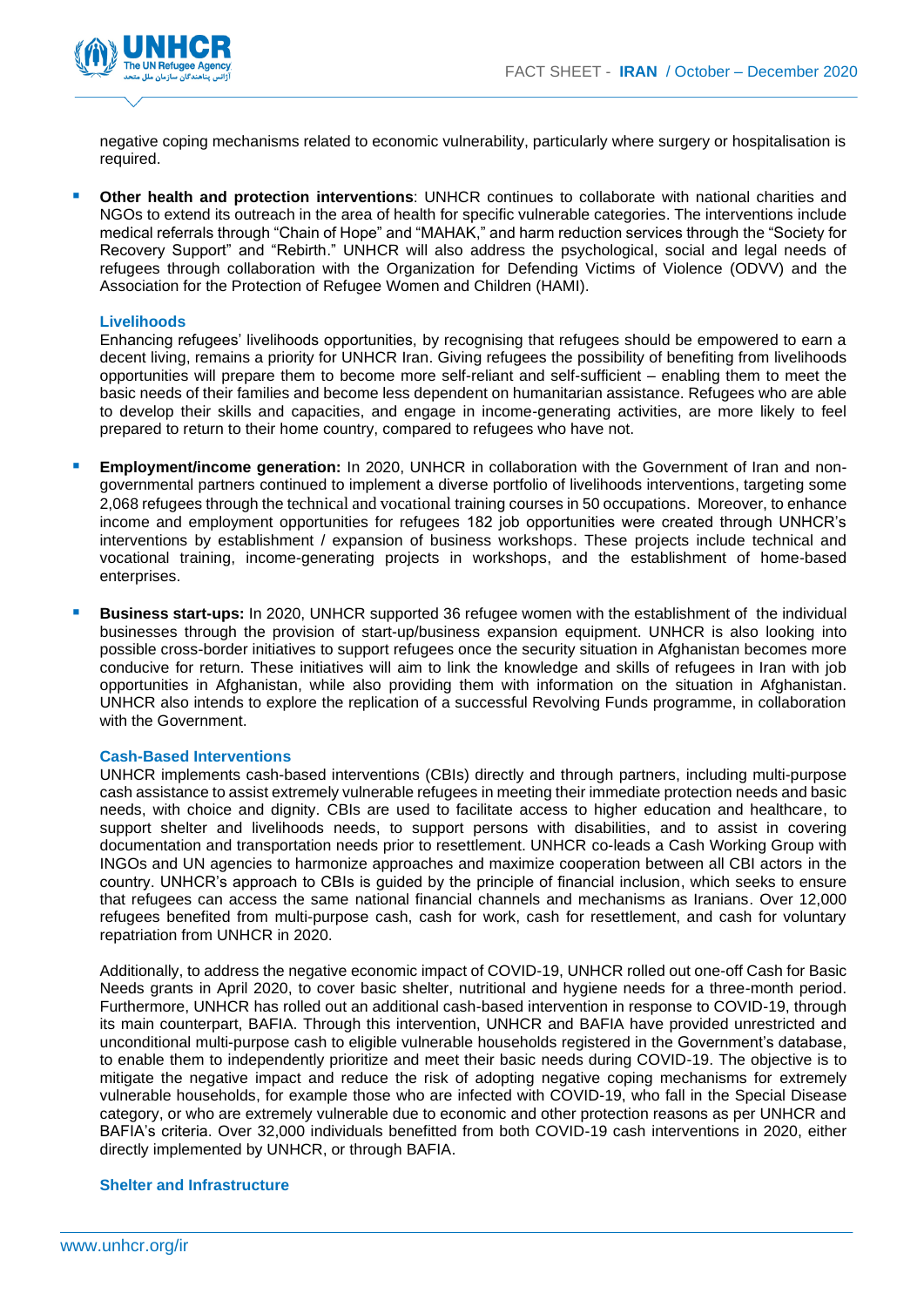

In an effort to improve refugees' access to essential services (including shelter, water, domestic energy, sanitation and community halls), through a bipartite agreement with BAFIA, UNHCR supports critical infrastructure needs in the most refugee-populated urban areas and in refugee settlements.

#### **Emergency Preparedness and Response (Contingency Planning)**

UNHCR is working closely with BAFIA and other partners on refugee emergency preparedness and response. A regularly updated scenario-based Contingency Plan for the Afghanistan situation is being discussed with the Government to respond to a possible sudden influx of arrivals to Iran.

For non-refugee emergencies, UNHCR continues to play an active role in the UN Country Team/Crisis Management Team/Disaster Management Team and the Protection Working Group for Preparedness.

#### **COVID-19**

UNHCR's response to the pandemic is anchored in supporting the Ministry of Health's country-wide response by providing medical equipment in hospitals and health centres. UNHCR has airlifted more than 100 tonnes of medical aid, including masks, face shields, gowns, hand sanitizers, gloves, ventilators, non-contact thermometers and PPEs, to help address critical shortages and support the COVID-19 national response complementing the refugee inclusive efforts led by the government. UNHCR will also provide electronic tablets to provide continued access to online learning for refugee students in collaboration with the Ministry of Education and BAFIA.

Moreover, as a mitigative measure as well as a response to outbreaks, UNHCR, in coordination with the Bureau for Aliens and Foreign Immigrants Affairs of the Ministry of Interior, distributed basic COVID-19 related hygiene packages, including items such as soap, hand sanitizers, masks, and cleaning materials, to almost 11,000 refugee households residing in three populated refugee settlements across the country as well as eight provinces and urban areas. Further, the offices maintained a contingency stock at the end of the year to be able to provide a prompt response in case of needs in settlements or urban areas.